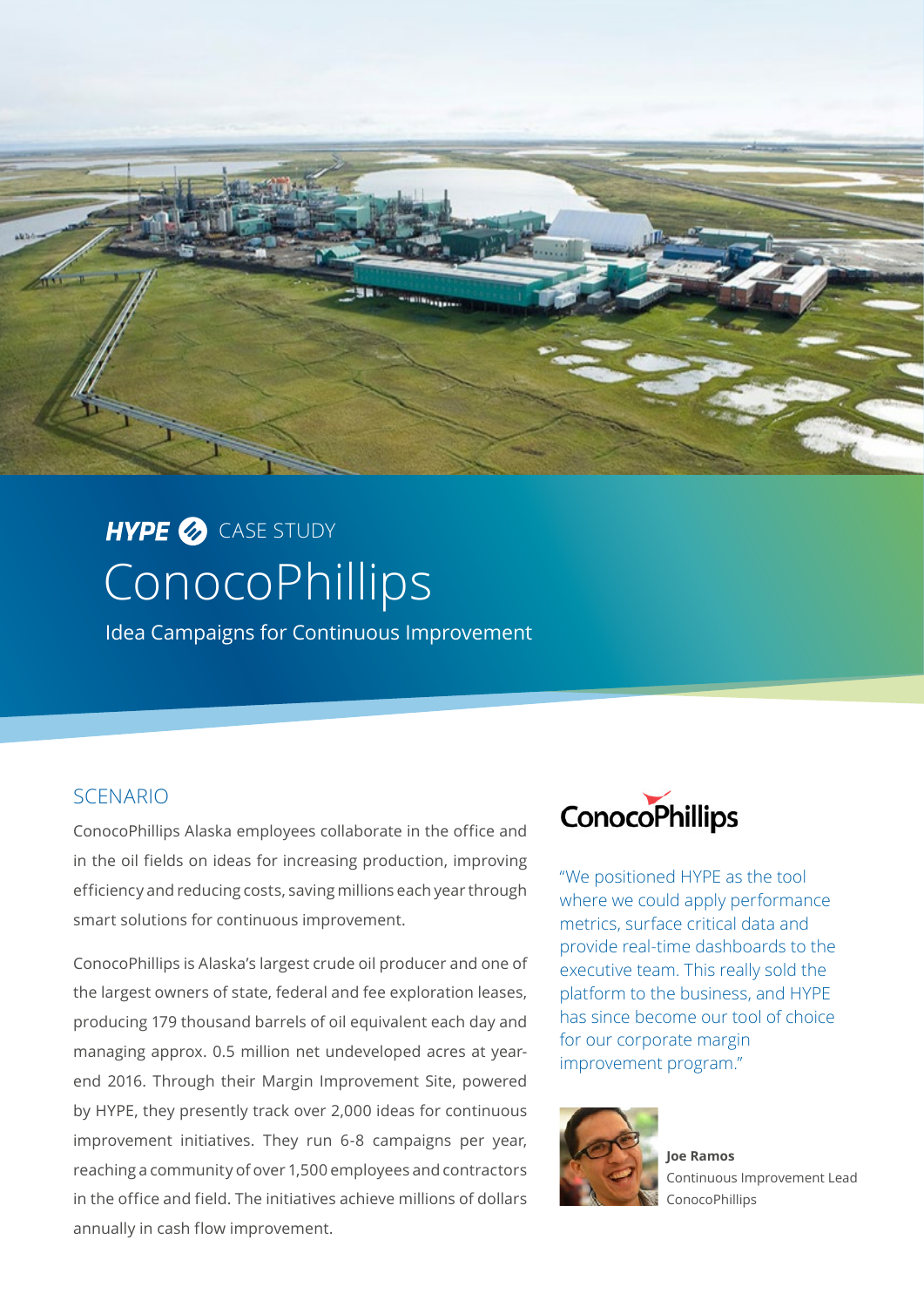## BUSINESS CHALLENGE

Each year, ConocoPhillips Alaska sets organizational targets focused on margin improvement for its business unit. Margin improvement is so strategic to the ConocoPhillips operations that they have a dedicated Business Performance (BP) Team which focuses solely on the program. One of the ongoing challenges for its Alaska operations had been to develop an overall structure to ensure a consistent, organized approach for its "Doing Business Better" efforts. Beyond the tangible savings of the margin improvement, DBB campaigns collect ideas for non-tangible savings and efficiency improvements.

When the project started, the BP Team was known as Continuous Improvement Team. They wanted to tackle the challenge of ideation in the organization. The group had great ideas surfacing from various teams and individual contributors. They started by collecting and tracking ideas in SharePoint. However, they knew they needed a purpose-built platform to manage their ideation campaigns for margin improvement.

In early 2014, the BP Team initiated a project to find a better process and tool. They evaluated a selection of software solutions, including proposals from their IT team to use a SharePoint plug-in and to develop a platform in-house.

### HOW HYPE SOFTWARE HELPED

Late in 2014, HYPE was selected as the business partner for implementing and managing the platform. While the Business Performance Team was busy working with HYPE to deploy the platform, the Margin Improvement Team (MIT), composed of business/functional leadership, kicked off an effort focused on margin improvements. These processes ran in parallel for about two years. At the beginning of 2017, the two programs merged, with the Business Performance Team supporting both DBB ideation and the documentation of margin improvement ideas in the HYPE platform.

Known by employees as the "Margin Improvement Site", the HYPE platform is now the central portal for all of ConocoPhillips Alaska's margin improvement initiatives and for employee ideation ("Doing Business Better"). The Margin Improvement Team uses the platform to document and advertise margin improvement efforts, many of which have been implemented already by the time of the documentation. Ideas for "Doing Business Better" campaigns are submitted by employees directly to the platform, following the typical ideation process.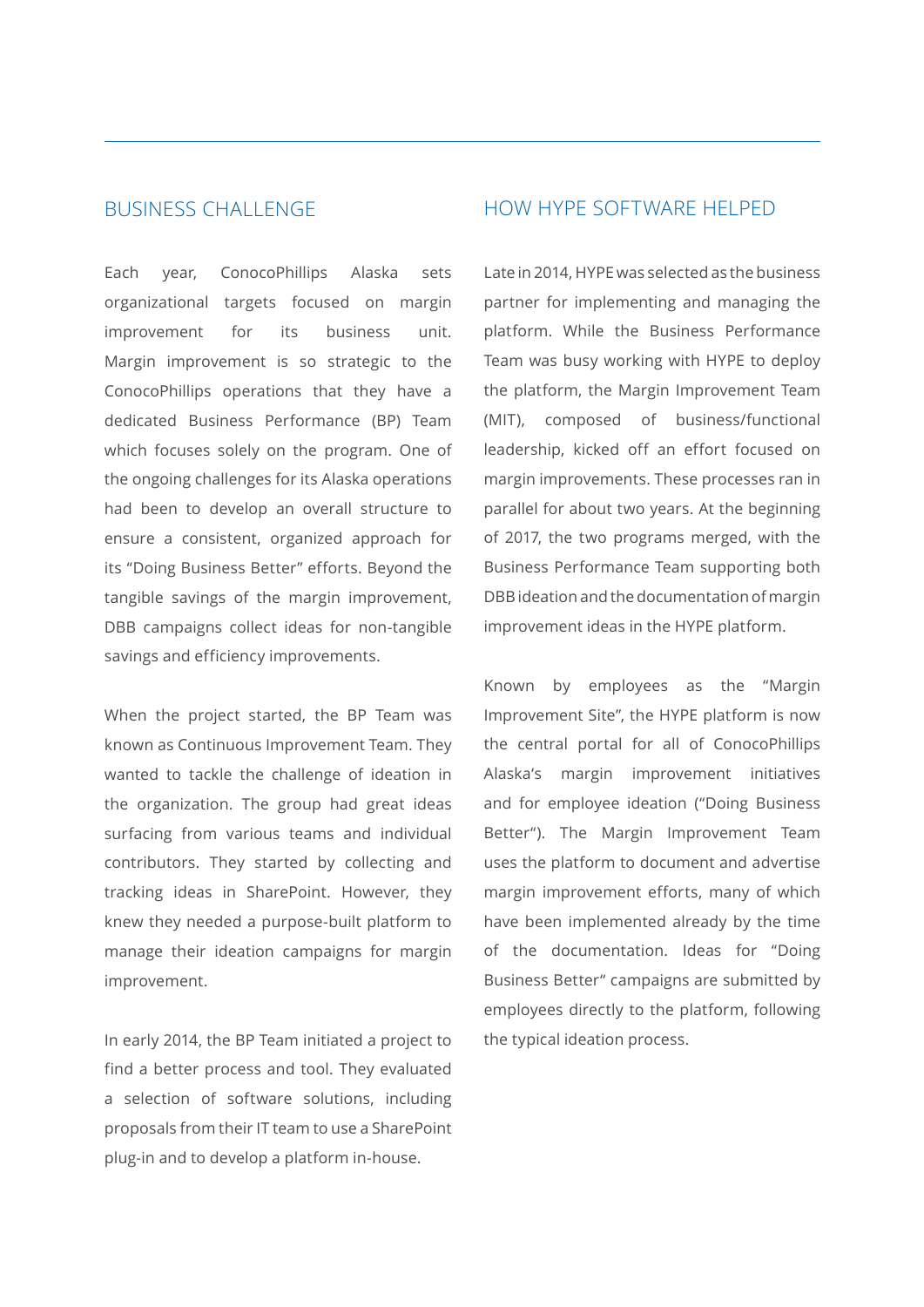The Business Performance Team keeps idea campaigns focused to ensure they provide clear value. The Margin Improvement Team validates the savings presented in each idea. Weekly meetings provide an opportunity to review ideas and promote cross-functional sharing and awareness. Ideas are documented in the platform and aligned with one of six strategic areas in the Margin Improvement Site for tracking and reporting.

Benefits of the Margin Improvement Site to the leadership team and all employees include:

- "A Single Point of Truth" with businesscritical metrics for campaign and business unit targets
- Portal for documentation and preservation of ideas
- Platform which facilitates a culture of idea sharing
- Process "enabler" for structuring and centralizing ideation
- Centralized dashboard which tracks progress towards the company's annual margin improvement goals



The "Spotfire" dashboard provides a performance overview of the program